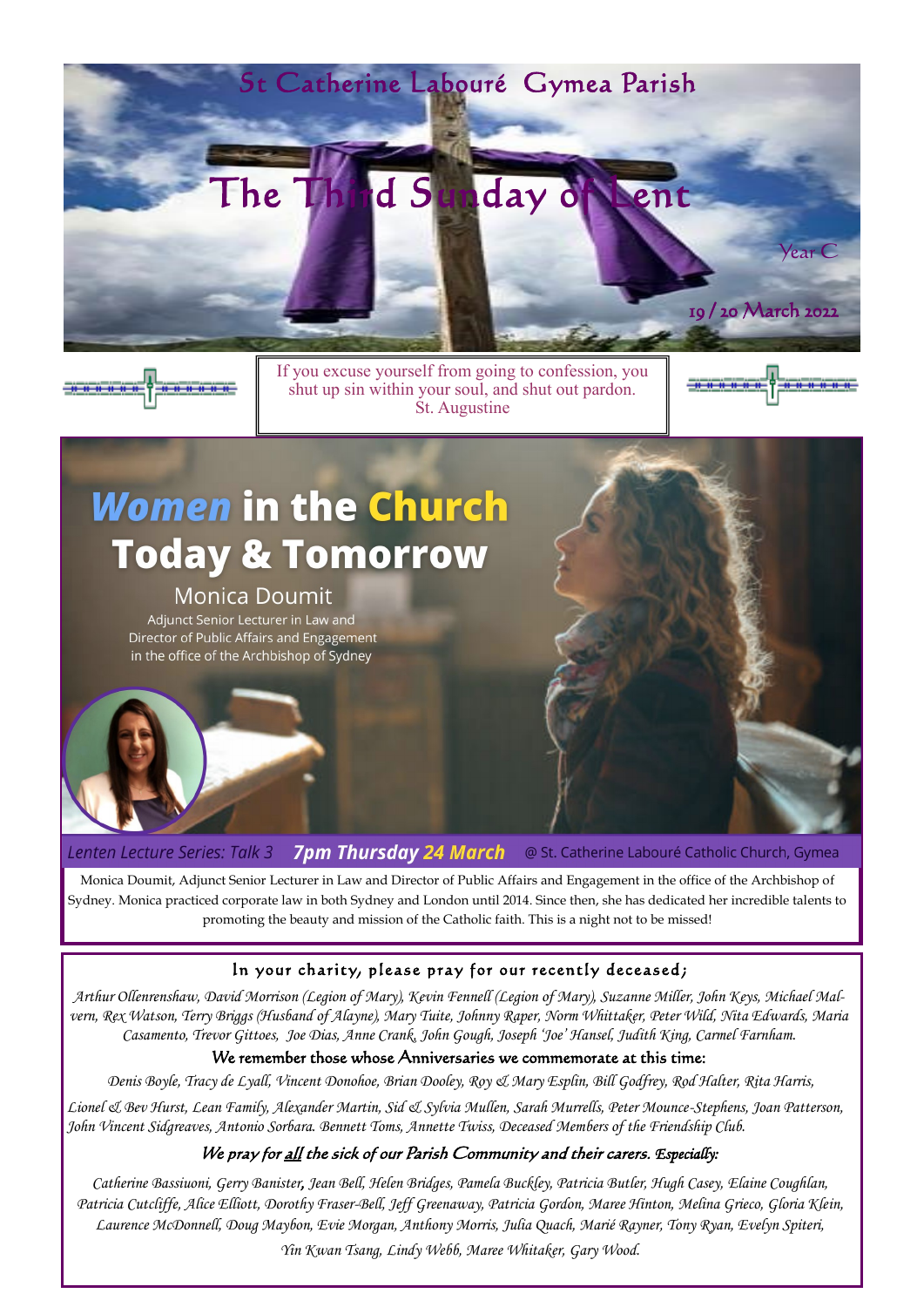at the Easter Vigil (Saturday, 16 April) will be celebrated at **7:30 pm.** (There obviously will be no 5 pm Vigil.)

**A WONDERFUL NIGHT:** Thank you very much indeed to all the wonderful parishioners who came to

hear Bishop Umbers' inspiring talk and then remained afterwards for a very uplifting and joy-filled time of celebration in the parish forecourt. I would like to express my sincere gratitude to those parishioners who so kindly helped to set up the food/drinks and then cleared away all the rubbish afterwards. May God bless you for your kind service. I think the Bishop, too, had a lovely night and we were very fortunate to have him on his 51st birthday! Also, our brand new parish "Coffee Cart" made its grand debut!

| Parish News                                                 |                                                           |
|-------------------------------------------------------------|-----------------------------------------------------------|
| <b>LENTEN LECTURE SERIES:</b> Lent is not only a time for   | <b>CWL STATE CONFERENCE:</b> Fr Greg will be away         |
| penance; it is also a time for spiritual growth.            | after the 7.30am Sunday Mass until Tuesday to attend      |
| Committing to these talks is one excellent and              | the Catholic Women's League NSW executive                 |
| convenient way to do that little bit "extra" to help that   | meeting. I encourage all women of the parish to sign      |
| growth along.                                               | up for membership to this illustrious organisation!       |
| 7 pm, Thursday, 24 March (This Thursday)                    | <b>NEW! CATHOLIC WOMEN'S LEAGUE (GYMEA):</b>              |
| Monica Doumit "Women in the Church Today &                  | CWL has now been launched in our parish. This             |
| Tomorrow."                                                  | wonderful organisation has a rich history of              |
| 7 pm, Thursday, 31 March - Fr Ronnie Maree "Clare           | encouraging and empowering Catholic women to do           |
| and Carlo: Saints of the Eucharist"                         | incredible things for God and the Church. My hope         |
| 7 pm, Thursday, 7 April - Fr Greg Morgan.                   | and prayer is that Gymea will quickly come to have        |
| "From Good Friday to Easter Sunday: What do                 | over 100 members in order to revitalise this              |
| <b>Catholics Believe About Life After Death?"</b>           | organisation. Besides its many charitable works,          |
| If you missed one of the talks, please go to our parish     | CWL, Gymea, will also offer opportunities for faith-      |
| YouTube page for the recordings.                            | formation and friendship. In the month of May, our        |
| <b>REMINDER ABOUT "LENT":</b> The Archbishop of             | first Women's Retreat Day will be held but I hope to      |
| Sydney has written to remind us about Lenten                | arrange a number of other events before then.             |
| Penance. (1) Catholics are to abstain from meat and         | Membership to CWL will afford a free invitation to        |
| must fast (those who are sick/elderly etc are exempt)       | the retreat day. Thus, as a first step, I would           |
| on Good Friday. (2) On all Fridays in Lent, penance is      | encourage all women in the parish to sign up for          |
| fulfilled by (i) Prayer (attending an extra Mass, for       | membership. Sign up forms can be found on the             |
| example) (ii) Self-denial (not eating meat, giving up       | tables at the back of the Church. Please hand them        |
| desserts, for example) (iii) Helping others (visiting the   | to Fr Greg/letterbox/parish office. Over time, my         |
| lonely or the sick, for example.) Catholics are             | hope is that CWL will grow to offer women both            |
| reminded of the Paschal Precept $-$ to confess any          | intellectual and spiritual formation in order to          |
| grave (mortal) sin at least once a year. Confession of      | become a very powerful voice for truth, goodness,         |
| any venial sin is always encouraged.                        | and beauty in the life of the Church. The feminine        |
| <b>EASTER VIGIL:</b> "The Vigil, by its very nature, "ought | genius is needed more today than ever before!             |
| to take place at night" (EV, no. 3). It is not begun        | https://www.cwlsydney.org.au/ If you have any             |
| before nightfall and should end before daybreak on          | questions, please contact Fr Greg.                        |
| Easter Sunday. The celebration of the Easter Vigil          | <b>CUPPA TIME REFLECTIONS:</b> Fr Maunsell, a             |
| takes the place of the Office of Readings (EV, no. 5)."     | former priest of this parish, has written a collection of |
| For these reasons, I would like to advise you in            | reflections. They are for sale at \$15 and are available  |
| advance that the Easter Vigil (Saturday, 16 April) will     | at the back of the Church. Money raised goes to           |

support an impoverished school in Uganda. The

parish is donating \$5 for every book sold.

**FATHER'S/MEN'S BUSH WALK:** This wonderful initiative is being organised by a young dad whose children attend our parish school, Robert Purdon. Leaving from St Cath's after Saturday morning Mass on **Saturday, 18 April**, the hike starts at the entrance to Kamay Botany Bay National Park. The hike will take about four hours, which includes time to have a swim/bite to eat. A tremendous way to meet other dad's at the school and other men in the parish for fun and fraternity. **If you're interested, please contact Robert:** r.purdon@live.com More details to come but please save the date and get involved!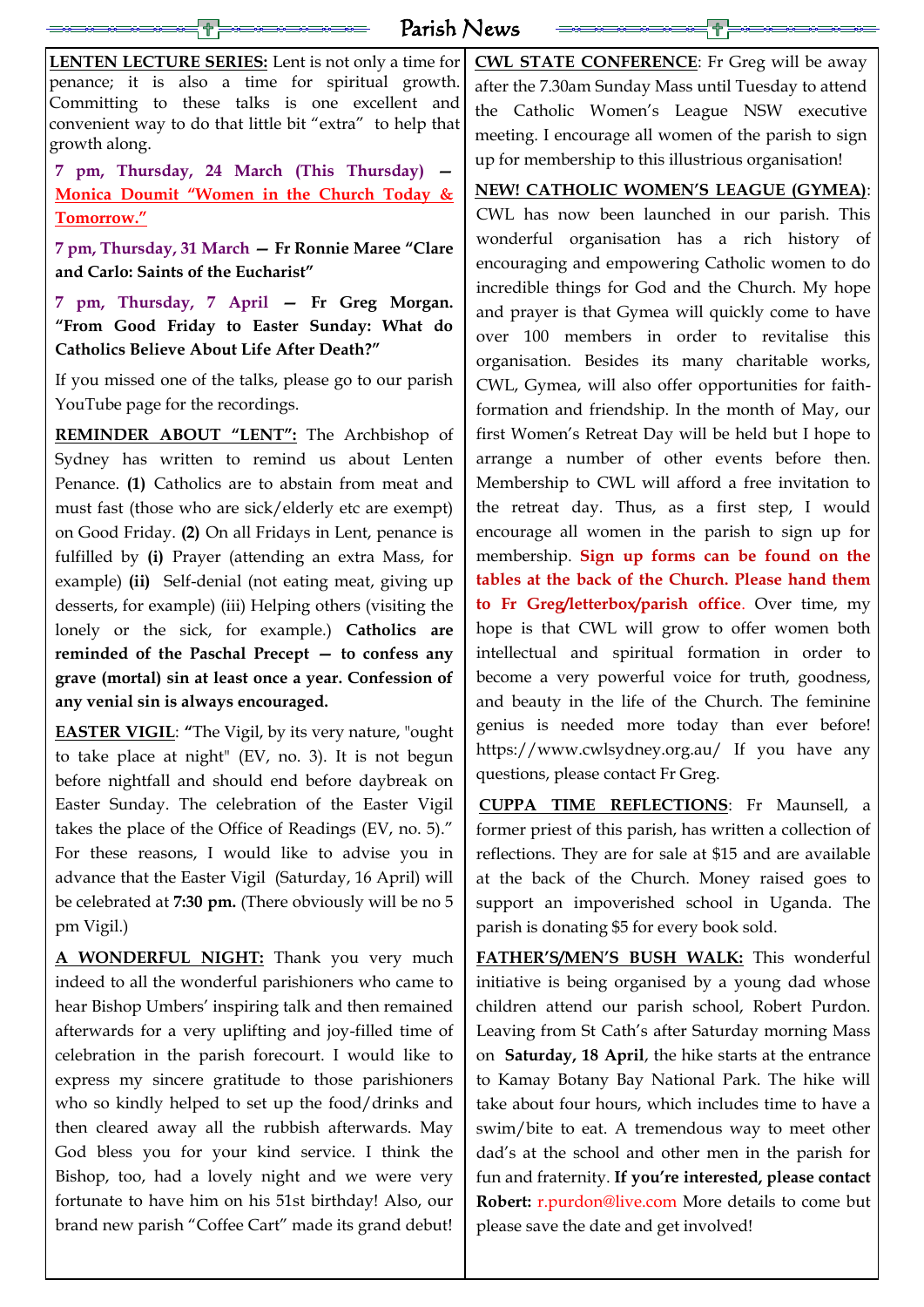## Parish News

**FLOOD APPEAL:** Thank you very much to everyone who gave so generously to last week's Flood Appeal. It was an overwhelming success. **Church collections \$7,881.75 QR Web Page \$751.50 Total \$8,633.25** A wonderful result for the devastated people affected by the Floods. Thank you again Gymea parishioners for you wonderful generosity.



ìS<br>K

*Frank Tierney President Gymea Conference.*

**ALTAR SERVERS:** I would like to invite all of our parish children/young adults (with their parents permission) who have already received their First Holy Communion to consider

becoming altar servers at our Sunday Masses. Training, of course, will be provided and I would be very appreciative if some of the parents would be involved. It would be wonderful to have a team of servers for all our Holy Week/Easter Liturgies.

**ACOLYTE/SERVER TRAINING:** Fr Ronnie will kindly lead a training session for our new Altar Servers and Acolytes. If any children who have made their First Holy Communion

**NEW RCIA PROGRAM**: The Rite of Christian Initiation of Adults will be conducted for the first time in this parish this year. **I'm looking for volunteers who have a good grounding in the faith to assist Fr Ronnie and I in instructing potential converts.** Please let one of the priest's know if you would be interested in assisting with this invaluable work. Resources will be provided.

**FROM THE CATECHISM: 2181** "The Sunday Eucharist is the foundation and confirmation of all Christian practice. For this reason the faithful are obliged to participate in the Eucharist on days of obligation, unless excused for a serious reason...Those who deliberately fail in this obligation commit a grave sin." I saw a photo recently of a priest (obviously concerned about former practicing Catholics becoming non-practicing Catholics after Covid) standing outside a shopping centre holding up a sign that read something like: "If you are well enough to go shopping you are well enough to go to Mass". Perhaps Fr Ronnie and I might resort to something similar along Gymea Bay Road! Nevertheless, please gently encourage those you know who might sadly be becoming indifferent to the worship of God to return to Mass soon. God bless those of you who have remained strong in the practice of the faith! We cannot truly live apart from the Eucharist (grace and mercy).

**STATIONS OF THE CROSS:** Will take place every Friday during Lent at 10 am. Please come along!

**LEGION OF MARY**: Our Parish is blessed to have a longstanding Legion of Mary group, which meets every Thursday morning after the 9.15am Mass. Next week, in honour of the Feast of the Annunciation, their will be a call for new members at each of the Masses. Please pray for our Legion members too!

**SACRAMENTAL PROGRAM:** Thank you to those parents who attended the information evening last Tuesday to launch our new Sacramental Program. To watch a recording of what was discussed, please use the following link: https://www.youtube.com/ watch?v=T5eHFlDp5yk

**PARENTS/GRANDPARENTS EXCURSION: Date:**  Tuesday 29th March**. 10:15am** Meet at the Stations of the Cross at Woronora Cemetery- there is a beautiful Stations of the Cross reflection garden inside the cemetery. For more details click [here.](https://www.smcnsw.org.au/woronora/memorialisation/burials/stations-of-the-cross) **10:30am** The Family Educators from our local Catholic Schools will lead you through prayer and reflection around the Stations of the Cross **12:00pm** Finish with Lunch, the Royal Hotel Sutherland (own expense).

**PARISH SCHOOL ENROLMENT OPEN DAYS:** Will take place Sunday, 20 March 10:30 am-11:30 am; and Tuesday, 22 March 4:30 pm-6:00 pm. Please email the school office to book your tour: info@sclgymea.catholic.edu.au

**COMMUNION TO THE SICK:** I am grateful to Michele Anthony who has very generously agreed to become the Co-Ordinator of this important ministry. Please let Michele or the Parish Office know of anyone (perhaps a sick relative or friend in the parish) who might like to have Holy Communion brought to them. Similarly, I am keen to reach out to those who are alone and might require transport to get to Mass on Sundays. Although the Community Car is an elevated 4WD (and, sadly, not a Community Bus), which makes it quite difficult and potentially unsafe for the infirm and elderly to get into (a number of people have expressed concern on this score), if you do know of anyone who is in relatively good health and would like to be brought to Mass, please let the Parish Office know.

**ST PATRICK'S COLLEGE SUTHERLAND:** Is now accepting enrolments for Year 7 2021. **To enrol online or download an Application for Enrolment visit [www.spcsutherland.catholic.edu.au](http://www.spcsutherland.catholic.edu.au/)**